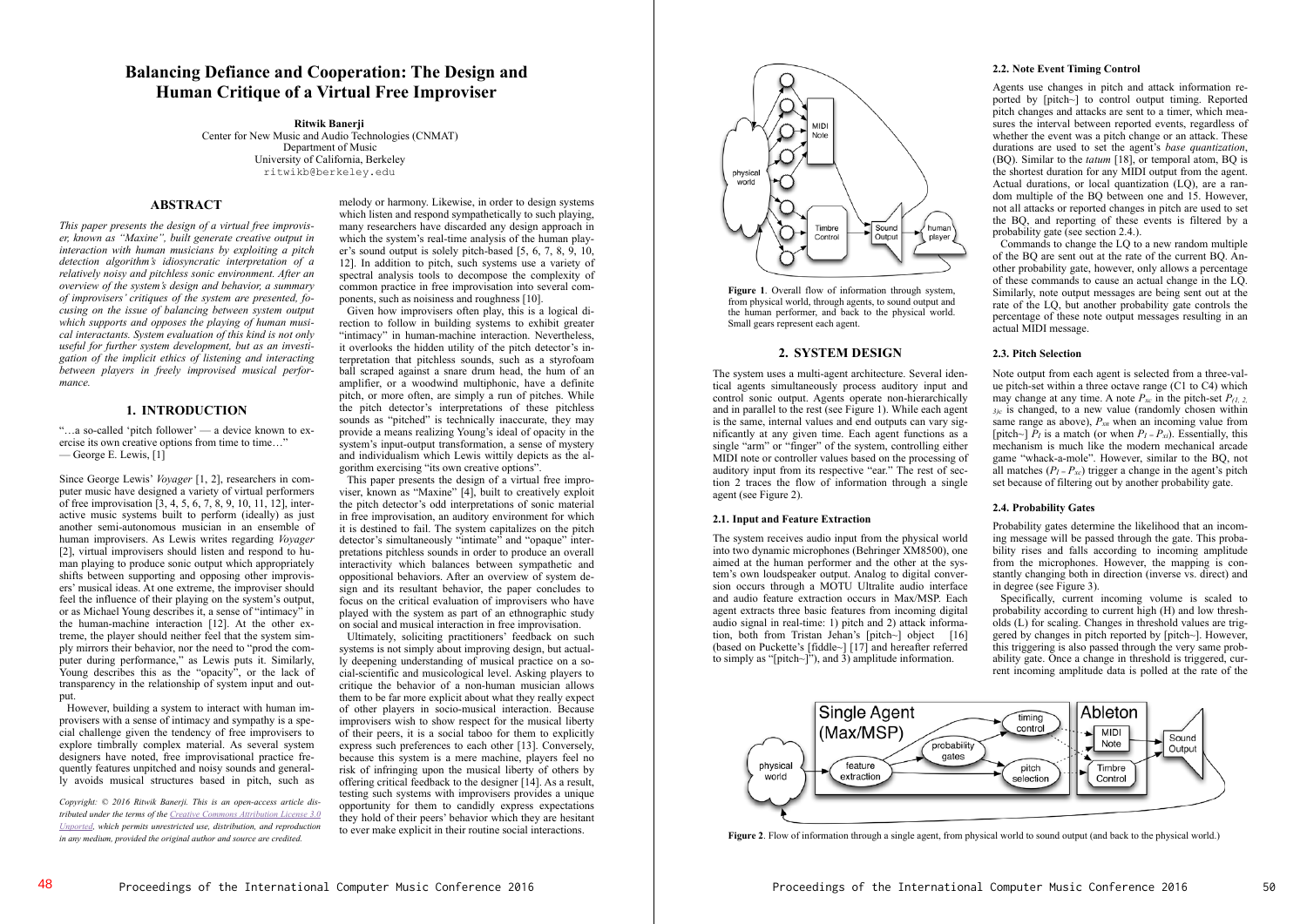

Figure 1. Overall flow of information through system, from physical world, through agents, to sound output and the human performer, and back to the physical world. Small gears represent each agent.

# **2. SYSTEM DESIGN**

The system uses a multi-agent architecture. Several identical agents simultaneously process auditory input and control sonic output. Agents operate non-hierarchically and in parallel to the rest (see Figure 1). While each agent is the same, internal values and end outputs can vary significantly at any given time. Each agent functions as a single "arm" or "finger" of the system, controlling either MIDI note or controller values based on the processing of auditory input from its respective "ear." The rest of section 2 traces the flow of information through a single agent (see Figure 2).

#### **2.1. Input and Feature Extraction**

The system receives audio input from the physical world into two dynamic microphones (Behringer XM8500), one aimed at the human performer and the other at the system's own loudspeaker output. Analog to digital conversion occurs through a MOTU Ultralite audio interface and audio feature extraction occurs in Max/MSP. Each agent extracts three basic features from incoming digital audio signal in real-time: 1) pitch and 2) attack information, both from Tristan Jehan's [pitch~] object [16] (based on Puckette's [fiddle~] [17] and hereafter referred to simply as "[pitch~]"), and 3) amplitude information.

#### **2.2. Note Event Timing Control**

Agents use changes in pitch and attack information reported by [pitch~] to control output timing. Reported pitch changes and attacks are sent to a timer, which measures the interval between reported events, regardless of whether the event was a pitch change or an attack. These durations are used to set the agent's *base quantization*, (BQ). Similar to the *tatum* [18], or temporal atom, BQ is the shortest duration for any MIDI output from the agent. Actual durations, or local quantization (LQ), are a random multiple of the BQ between one and 15. However, not all attacks or reported changes in pitch are used to set the BQ, and reporting of these events is filtered by a probability gate (see section 2.4.).

 Commands to change the LQ to a new random multiple of the BQ are sent out at the rate of the current BQ. Another probability gate, however, only allows a percentage of these commands to cause an actual change in the LQ. Similarly, note output messages are being sent out at the rate of the LQ, but another probability gate controls the percentage of these note output messages resulting in an actual MIDI message.

#### **2.3. Pitch Selection**

Note output from each agent is selected from a three-value pitch-set within a three octave range (C1 to C4) which may change at any time. A note  $P_{xc}$  in the pitch-set  $P_{(1, 2, 3)}$  $3/c$  is changed, to a new value (randomly chosen within same range as above),  $P_{xn}$  when an incoming value from [pitch~]  $P_I$  is a match (or when  $P_I = P_{xi}$ ). Essentially, this mechanism is much like the modern mechanical arcade game "whack-a-mole". However, similar to the BQ, not all matches  $(P_I = P_{xc})$  trigger a change in the agent's pitch set because of filtering out by another probability gate.

#### **2.4. Probability Gates**

Probability gates determine the likelihood that an incoming message will be passed through the gate. This probability rises and falls according to incoming amplitude from the microphones. However, the mapping is constantly changing both in direction (inverse vs. direct) and in degree (see Figure 3).

 Specifically, current incoming volume is scaled to probability according to current high (H) and low thresholds (L) for scaling. Changes in threshold values are triggered by changes in pitch reported by [pitch~]. However, this triggering is also passed through the very same probability gate. Once a change in threshold is triggered, current incoming amplitude data is polled at the rate of the



**Figure 2**. Flow of information through a single agent, from physical world to sound output (and back to the physical world.)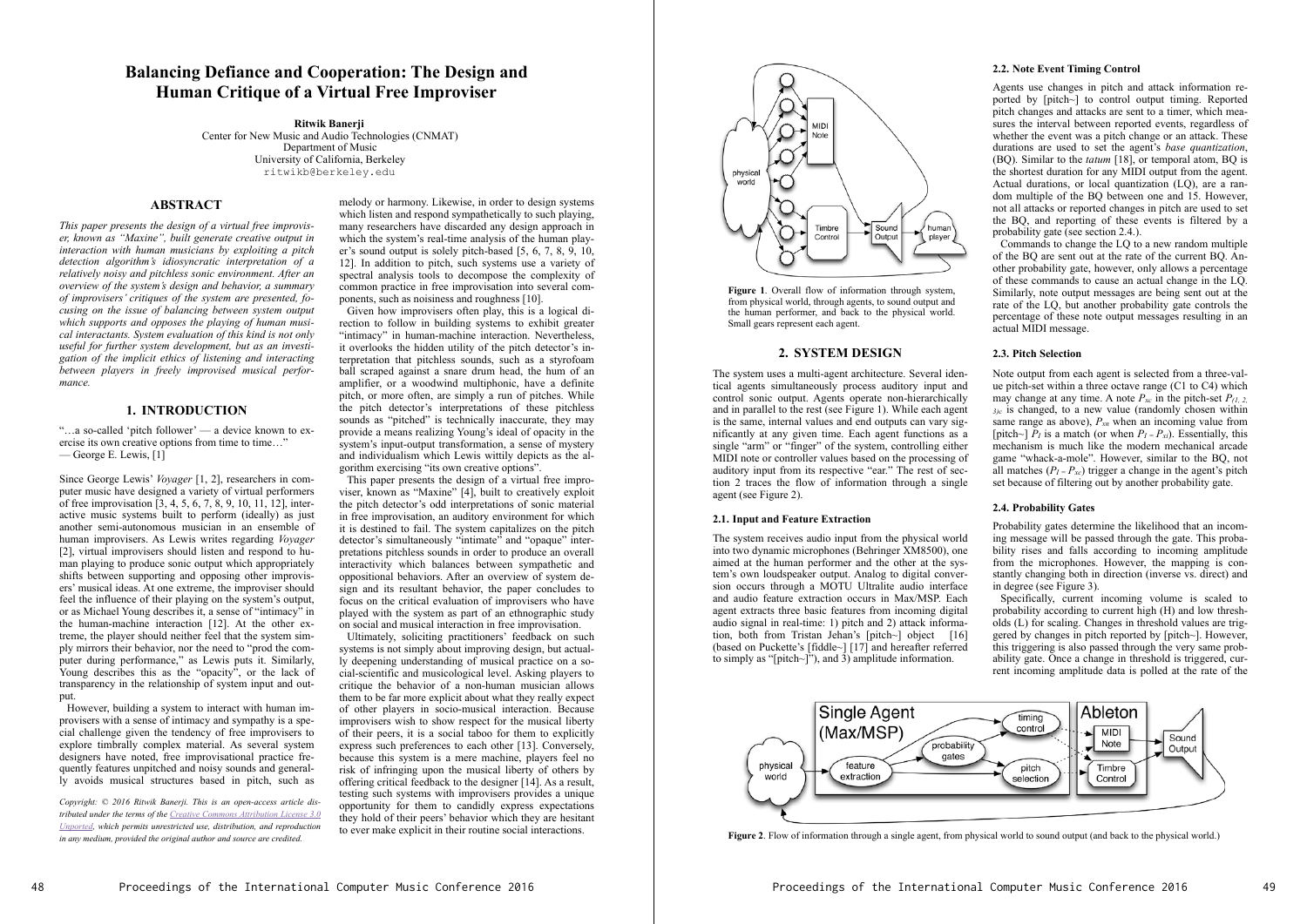

**Figure 3**. Internal structure of probability gates

current base quantization and sent as the new high or low threshold. When the "high" threshold is lower than the "low" threshold, an inverse mapping of volume to probability results.

#### **2.5. Sound Output and Timbre Control**

Based on the above, each agent sends either MIDI-note or -controller values from Max/MSP for output in Ableton Live. In typical performance practice, five agents are responsible for note generation while three control the manipulation of timbre parameters in Ableton. Controller values are used to manipulate the timbre of virtual instruments in Ableton Live. Sound outputs from Ableton Live typically include metal percussion, synthesized versions of prepared or "extended" guitar and piano techniques, a variety of synthesizers, and signal processing tools (e.g. filters, delay, etc.) used to control audio feedback. Strictly speaking, agents controlling timbre only send MIDI notes to Ableton (see Figure 2). These note values are set to control timbre parameters using Ableton's MIDI-mapping capability.

# **3. SYSTEM BEHAVIOR**

#### **3.1. Intimacy and Opacity from [pitch~]**

Because of its reliance on pitch detection as its primary means of real-time analysis of sonic input, the system's interactive behavior *simultaneously* exhibits both the opacity and intimacy Young idealizes.

#### *3.1.1. Intimacy*

[pitch~] offers as a robust, if crude, means of providing this virtual improviser with a real-time analytical representation of its sonic environment. As noted in section 2.2., pitch changes (as reported by [pitch~]) are used to control the relative temporal density of the system's note output. This allows the system to follow the overall event-density of the human performer (e.g. if the human player's event durations are between 100-400ms, the system's output will be in a similar range.)



**Figure 4**. Effect of changes in timbre and pitch in the physical world on system behavior.

#### *3.1.2. Opacity from Intimacy*

However, regardless of whether incoming sounds are pitched or not, [pitch~] guesses the "pitch" of these sounds, looking for an even spacing of harmonic partials in order to identify a fundamental frequency. Again, it is senseless to say that a noisy, aperiodic sound like, that of a styrofoam ball scraped against a drum head, has a definite *pitch.* Defiantly, [pitch~] defiantly claims otherwise, reporting an unsettlingly specific value: (hypothetically) a clear D#4, exactly 17.9 cents sharp!

 This interpretation is *both* intimate and opaque. It is *intimate* in that for a given spectral profile, [pitch~] will always produce the same estimated pitch value. It is *opaque* in that the relationship of this value and the sound itself, given its pitchless quality, seems almost random.

 The system uses [pitch~]'s simultaneously opaque and intimate interpretation of such sounds to produce behavior which is both sympathetic but also mysterious in its interactive logic. For example, given the noisiness of transients at the onset of many note events, [pitch~] often parses such sounds as first a flurry of rapid "pitch" changes (see Figure 4) and then the pitch audibly produced. The human player plays just one note, but the system may respond disproportionately, reacting with a gust of activity to this small perturbation. Still, because of the use of probability gates (section 2.4.), the system does not always react in this unbalanced manner.

 For complex, time-varying timbres, [pitch~] allows the system to react temporally to the human player's subtle modulations of sound. As a player's timbre changes, [pitch~] yields a new estimated "pitch" value, effectively allowing the system to use [pitch~] as a crude approximation of spectral flux [19, 20], or the degree of variation of spectrum over time. In turn, this enables the system to vary its timbral output and control note activity (section 2.3.), in a manner corresponding to the overall pacing and event-density of the human player.

#### **3.1. Feedback Effects**

The combination of the whack-a-mole mechanism for pitch selection (section 2.3.) and feedback (section 2.1.) implies that the system may trigger itself to change its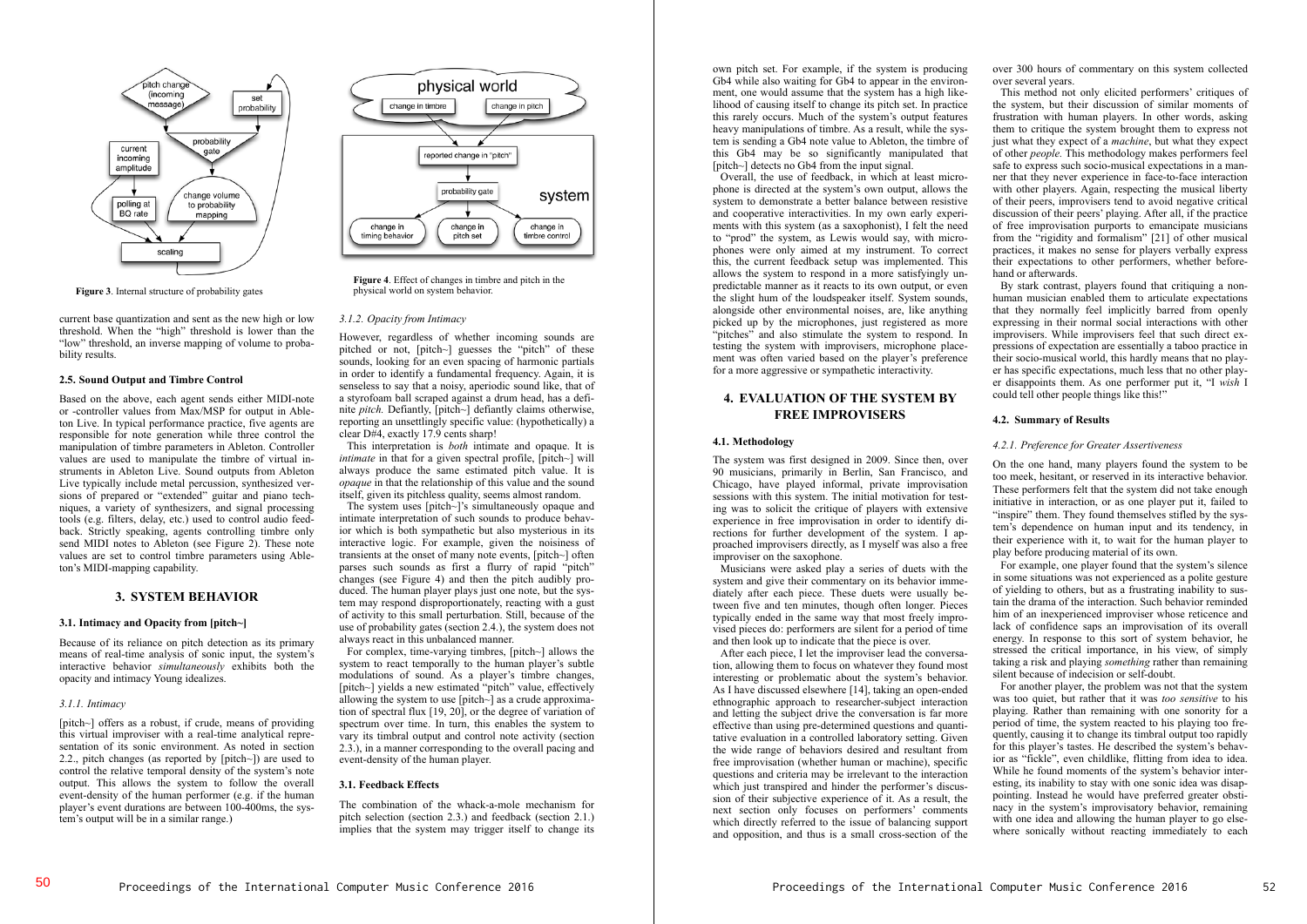own pitch set. For example, if the system is producing Gb4 while also waiting for Gb4 to appear in the environment, one would assume that the system has a high likelihood of causing itself to change its pitch set. In practice this rarely occurs. Much of the system's output features heavy manipulations of timbre. As a result, while the system is sending a Gb4 note value to Ableton, the timbre of this Gb4 may be so significantly manipulated that [pitch~] detects no Gb4 from the input signal.

 Overall, the use of feedback, in which at least microphone is directed at the system's own output, allows the system to demonstrate a better balance between resistive and cooperative interactivities. In my own early experiments with this system (as a saxophonist), I felt the need to "prod" the system, as Lewis would say, with microphones were only aimed at my instrument. To correct this, the current feedback setup was implemented. This allows the system to respond in a more satisfyingly unpredictable manner as it reacts to its own output, or even the slight hum of the loudspeaker itself. System sounds, alongside other environmental noises, are, like anything picked up by the microphones, just registered as more "pitches" and also stimulate the system to respond. In testing the system with improvisers, microphone placement was often varied based on the player's preference for a more aggressive or sympathetic interactivity.

# **4. EVALUATION OF THE SYSTEM BY FREE IMPROVISERS**

#### **4.1. Methodology**

The system was first designed in 2009. Since then, over 90 musicians, primarily in Berlin, San Francisco, and Chicago, have played informal, private improvisation sessions with this system. The initial motivation for testing was to solicit the critique of players with extensive experience in free improvisation in order to identify directions for further development of the system. I approached improvisers directly, as I myself was also a free improviser on the saxophone.

 Musicians were asked play a series of duets with the system and give their commentary on its behavior immediately after each piece. These duets were usually between five and ten minutes, though often longer. Pieces typically ended in the same way that most freely improvised pieces do: performers are silent for a period of time and then look up to indicate that the piece is over.

 After each piece, I let the improviser lead the conversation, allowing them to focus on whatever they found most interesting or problematic about the system's behavior. As I have discussed elsewhere [14], taking an open-ended ethnographic approach to researcher-subject interaction and letting the subject drive the conversation is far more effective than using pre-determined questions and quantitative evaluation in a controlled laboratory setting. Given the wide range of behaviors desired and resultant from free improvisation (whether human or machine), specific questions and criteria may be irrelevant to the interaction which just transpired and hinder the performer's discussion of their subjective experience of it. As a result, the next section only focuses on performers' comments which directly referred to the issue of balancing support and opposition, and thus is a small cross-section of the over 300 hours of commentary on this system collected over several years.

 This method not only elicited performers' critiques of the system, but their discussion of similar moments of frustration with human players. In other words, asking them to critique the system brought them to express not just what they expect of a *machine*, but what they expect of other *people.* This methodology makes performers feel safe to express such socio-musical expectations in a manner that they never experience in face-to-face interaction with other players. Again, respecting the musical liberty of their peers, improvisers tend to avoid negative critical discussion of their peers' playing. After all, if the practice of free improvisation purports to emancipate musicians from the "rigidity and formalism" [21] of other musical practices, it makes no sense for players verbally express their expectations to other performers, whether beforehand or afterwards.

 By stark contrast, players found that critiquing a nonhuman musician enabled them to articulate expectations that they normally feel implicitly barred from openly expressing in their normal social interactions with other improvisers. While improvisers feel that such direct expressions of expectation are essentially a taboo practice in their socio-musical world, this hardly means that no player has specific expectations, much less that no other player disappoints them. As one performer put it, "I *wish* I could tell other people things like this!"

# **4.2. Summary of Results**

#### *4.2.1. Preference for Greater Assertiveness*

On the one hand, many players found the system to be too meek, hesitant, or reserved in its interactive behavior. These performers felt that the system did not take enough initiative in interaction, or as one player put it, failed to "inspire" them. They found themselves stifled by the system's dependence on human input and its tendency, in their experience with it, to wait for the human player to play before producing material of its own.

 For example, one player found that the system's silence in some situations was not experienced as a polite gesture of yielding to others, but as a frustrating inability to sustain the drama of the interaction. Such behavior reminded him of an inexperienced improviser whose reticence and lack of confidence saps an improvisation of its overall energy. In response to this sort of system behavior, he stressed the critical importance, in his view, of simply taking a risk and playing *something* rather than remaining silent because of indecision or self-doubt.

 For another player, the problem was not that the system was too quiet, but rather that it was *too sensitive* to his playing. Rather than remaining with one sonority for a period of time, the system reacted to his playing too frequently, causing it to change its timbral output too rapidly for this player's tastes. He described the system's behavior as "fickle", even childlike, flitting from idea to idea. While he found moments of the system's behavior interesting, its inability to stay with one sonic idea was disappointing. Instead he would have preferred greater obstinacy in the system's improvisatory behavior, remaining with one idea and allowing the human player to go elsewhere sonically without reacting immediately to each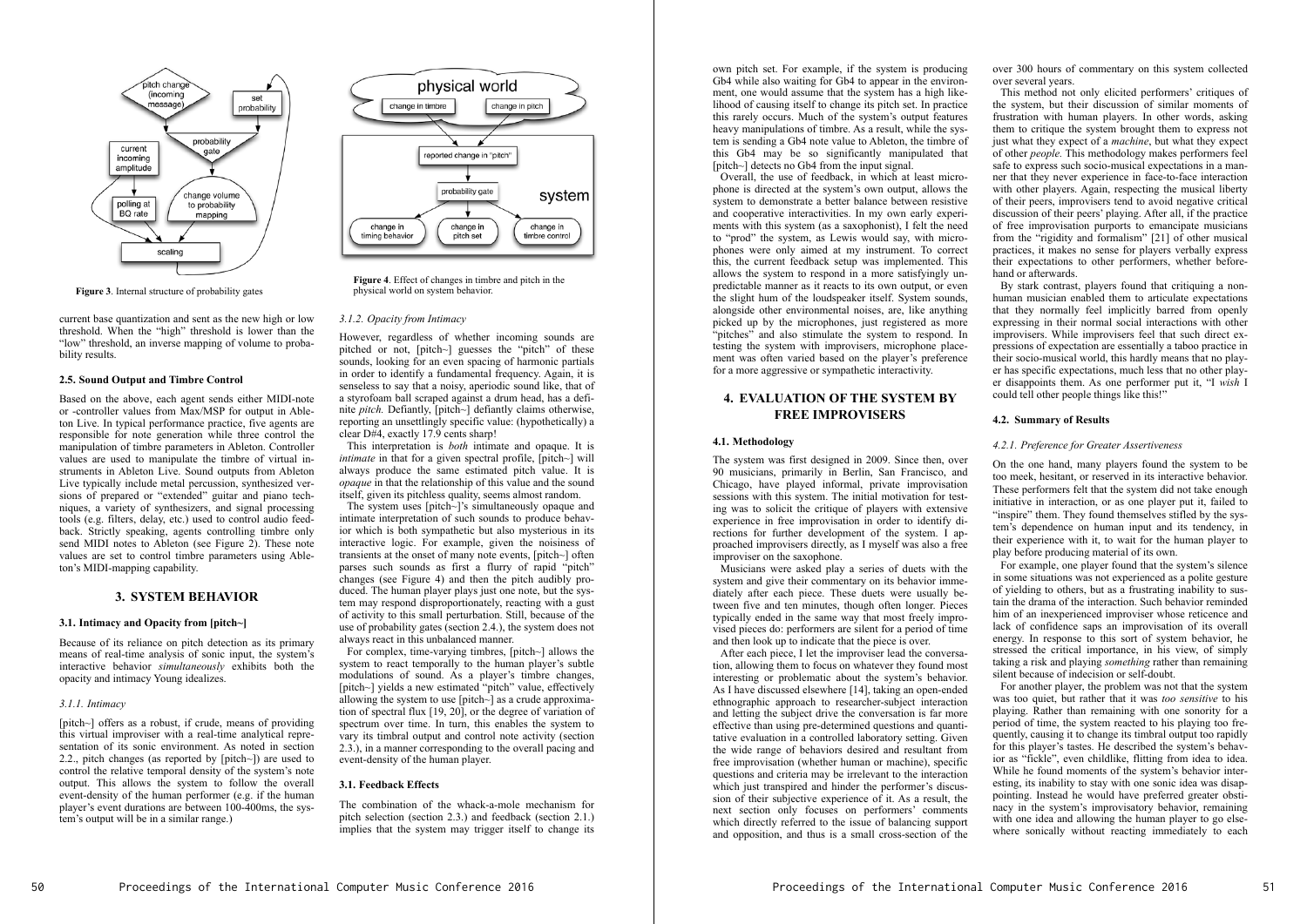new idea he introduced. For him, this behavior would have allowed for a more meaningful contrast, juxtaposition of sonorities, or tension to develop.

# *4.2.2. Preference for Greater Sensitivity*

Nevertheless, many other players found the system too aggressive. One individual directly blamed this on the fact that the system reacts to itself. This mechanism and its effects gave him the feeling that the system behaved like a self-absorbed individual during improvisation, following its own ideas rather than cooperating with others. Similarly, another player described this as a failure to "meet me halfway", or the inability to choose material which partially emulated, and partially deviated, from the choices of the other musical interactant.

 In one rather illustrative case, the system persisted with a repetitive undulating feedback effect for nearly two minutes. During this time, the human player experimented with a variety of ideas (melodic runs, sustained tones, quick high-energy blasts, etc.). At one point he stopped playing and stared at the amplifier with a disgusted look, as if to tell the system, "stop!" Indeed, after the piece he described the system's behavior as "annoying" in its failure to sense his disgust for its playing at that moment.

#### **4.3. Preference for Defiance? Two Individuals**

Strikingly, two individuals showed a strong preference for defiant or resistant system behavior. For one Berlinbased cellist, playing with the system was a relatively comfortable experience. Though I asked him if we could do a quick initial piece just to check the volume balance between him and the system, he played with the system without pause for nearly an hour. Such a reaction is unusual, with most players preferring to play with the system for a much shorter period of time, in most cases no longer than twenty minutes.

 In the follow-up conversation, he found that he liked playing with the system, but gave some curious reasons for his preference. What he enjoyed most about the interaction was the feeling that the system did not "really *listen*," as his put it. I was perplexed by this seemingly backhanded compliment. Later on, however, he explained his irritation with players, especially younger musicians, who tend to immediately respond to his playing with material that references (i.e. reproduction or mimicry) what he just played. By contrast, the system's inability to do so made him feel more comfortable.

 The preference for defiant and resistive playing is all the more intriguing in the experience of another Berlinbased musician, this time a trumpet player. As discussed in section 3.4., when a player expresses a desire or interest in more or less aggressive playing, I experiment with varying microphone setups. In three pieces with this trumpet player, each of approximately ten minutes, three configurations were attempted: two microphones on the trumpet player, one on the trumpet player and one on the system, and two on the system.

 Surprisingly, he preferred the configuration in which both microphones were aimed at the loudspeaker, away from the bell of his trumpet. Again, this preference, like that of the cellist, suggests a preference for a kind of musical interactivity which is more resistive than supportive. He preferred a manner of playing in which the other

player would be listening closely at all times, but would not necessarily announce and demonstrate their awareness of the other player by immediately and unambiguously reacting to each new idea.

 Like the cellist, he explained this preference as a capacity of interaction habit often avoided by younger players. He explained that when he was a younger improviser he too used to play in a much more reactive manner. However, as he became older and more experienced, he reduced this highly reactive tendency in his playing and, similarly, sought to work with players whose modes of interaction with other players were less obvious, or more "opaque," as Young might describe it [12].

# **4.4. Discussion**

Unfortunately, commentary generated from extensive tests of this system with a variety of players ultimately gives no clear insight into the design of an "ideal" free improviser. Critical evaluations of this system by a wide variety of improvisers reveals a similarly broad range of opinions on how well it balances between engaging in supportive and oppositional behaviors. While the last two individuals discussed in detail above showed a preference for greater defiance and less reactivity in the system, many other individuals asked to critique the system did not agree with this assessment. In the end, data from this study does not indicate conclusively one way or another whether the system should be designed to be more supportive or more aggressive in its interactions with human improvisers.

 However, as I have previously argued [14], commentary elicited in tests of this system have a value which goes far beyond simply refining the design of interactive music systems. Asking players to critique the playing of machines built to interact with human players like free improvisers elicits a discussion of what conduct is preferred in these interactions. In other words, the confrontation with a non-human musician brings improvisers to discuss the sense of *ethics* which they enact in how they listen and react (or not) to other performers.

 Generally speaking, critical commentary on this system is useful for complicating any simple understanding of behaviors or dispositions such as "sensitivity," "supportive," "aggressive," or "defiant" as descriptors for the behavior of an improviser, whether human or machine. In the case of the improviser who found the system's behavior fickle, the system's behavior can be said to be both *too* sensitive and *not* sensitive *enough.* On the one hand, the system's inability to filter out or ignore what the human player was doing could be described as too sensitive or too responsive. On the other, this unfiltered hyper-reactivity is itself a musical behavior which reflects the system's failure to interpret the intentions and desires of the other player, a kind of interaction which could also be described as *a lack of sensitivity.*

# **5. CONCLUSION**

The diversity of opinions on this system's behavior provides no clear answers for how this system ought to be re-designed. Similarly, this broad range of opinions fails to indicate with any finality how one might design an "ideal" improviser that might satisfy all tastes. While such inconclusivity may be frustrating for a designer